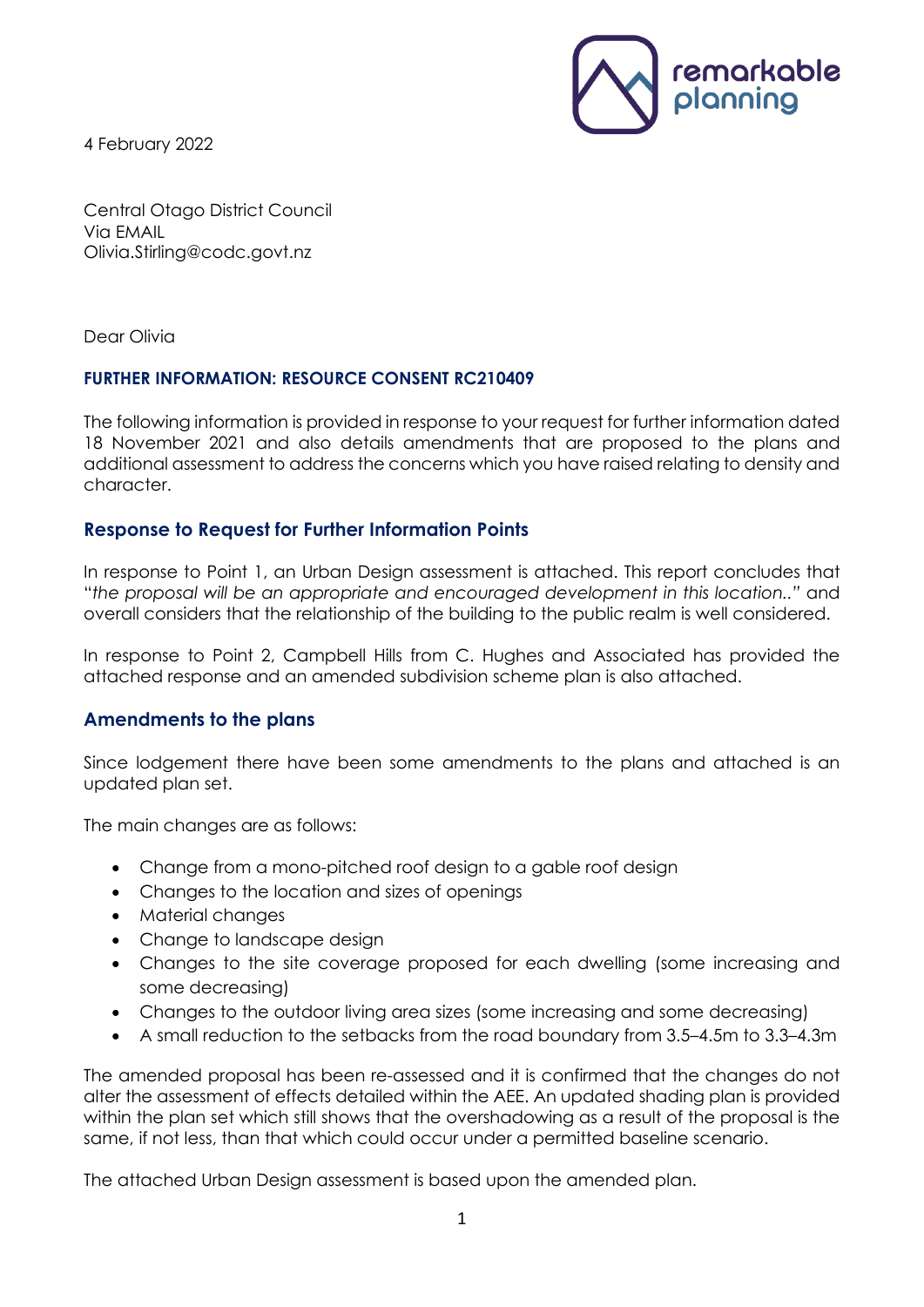

# **Affected party approval**

Affected party approval from 84 Barry Avenue has been obtained and is attached.

## **Permitted Baseline – Additional Assessment**

In relation to the concerns which have been raised in relation to the density of the development and the potential adverse effects upon the character of the area, I refer to the attached Urban Design assessment. Furthermore, as set out below, the District Plan allows for many of the potential adverse effects that could be associated with the proposed density as a permitted activity.

The resource consent application as lodged outlined the following permitted baseline scenario for the subject site:

#### $\mathbf{R}$ **Permitted Activities**

Section 104(2) of the Act states that, in considering the effects on the environment of allowing an activity, a consent authority may disregard an adverse effect if a national environmental standard or the plan permits an activity with that effect.

Under the District Plan, the construction of a residential dwelling and accessory buildings on the site is permitted subject to compliance with the following relevant standards:

- Density of no more than one residential dwelling per 250m<sup>2</sup> site area;
- Minimum front yards of 4.5m;
- One side yard of a minimum of 3m and one of 1.8m;
- Compliance with the height to boundary requirements from the side and rear yards with a maximum overall height of 7.5m. There are exceptions to the height to boundary requirements for gable ends of up to 6m in height.
- Maximum site coverage of 40%; and
- One car park per household unit.

Taking into account the above, the permitted baseline for the subject site is considered to be the construction of up to four residential dwellings which may be of two storey construction.

Subdivision to is a restricted discretionary activity, therefore there is no permitted baseline in this regard. Notwithstanding, the built form can be established without subdivision, therefore it is considered that the subdivision component can feasibly be unbundled from the land use portion of the consent, for which the above permitted baseline is considered to be relevant

Based upon the initial feedback received in relation to the potential adverse effects associated with the density of the development, the following additional permitted baseline comments are provided, as it is considered that the adverse effects of the density proposed development are very similar to that permitted by the District Plan.

#### *Permitted Baseline Scenario*

Based on the site area of 1011m², the permitted density of the subject site is four residential dwellings.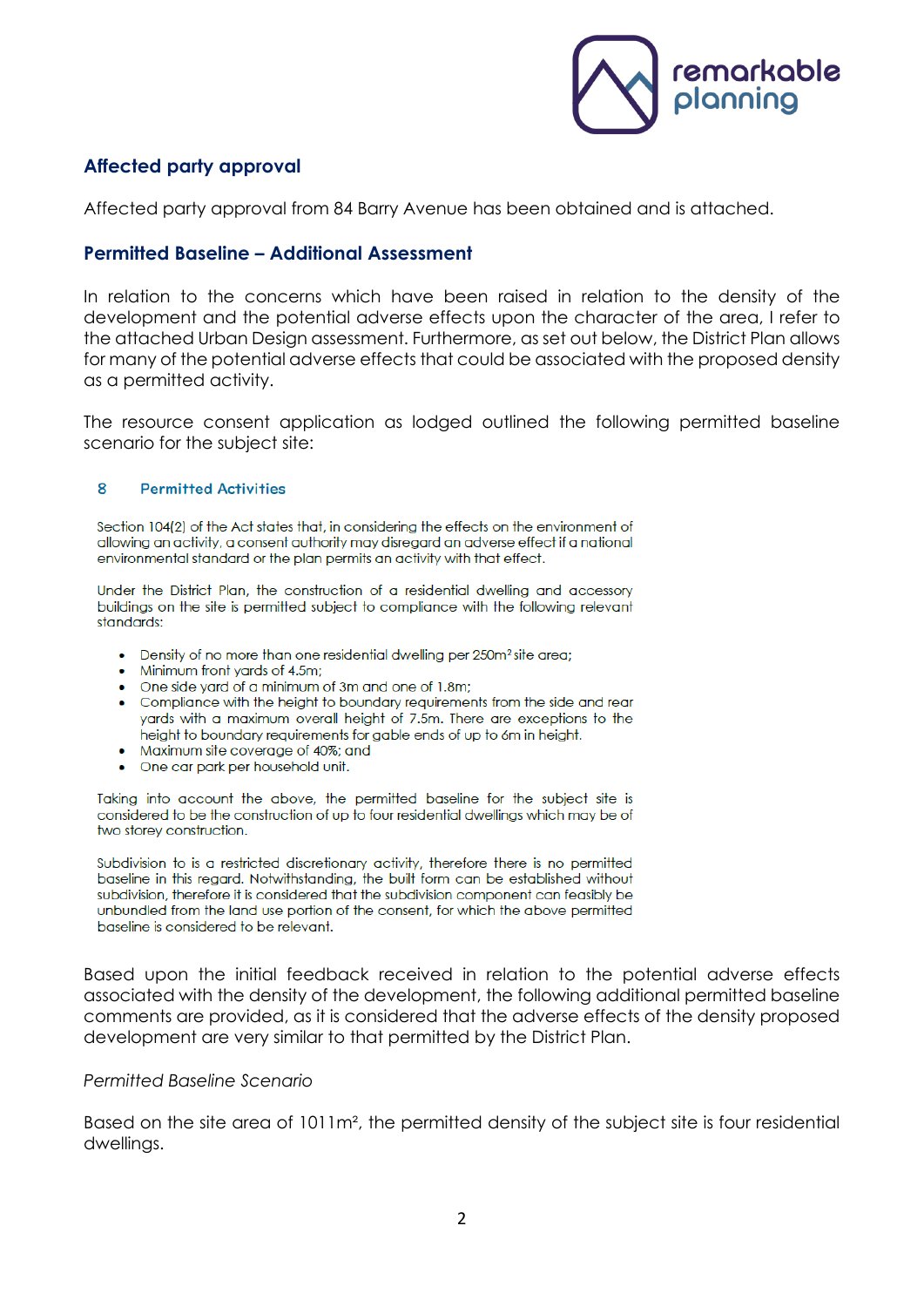

There are no limits on the number of bedrooms that a dwelling can have. Therefore, it is considered feasible that four,  $4 - 5$  bedroom dwellings could be constructed on the site under the permitted baseline.

It is also possible and feasible that the four dwellings could each be occupied by 8 - 10 persons (based on two couples in each room). This could therefore mean that up to 40 persons could reside on the site. However, it is acknowledged that it is unlikely that the maximum occupancy would occur at any one time and that it is more probable that the number of tenants would be 20-30 if they were rented (50 – 75% occupancy).

The proposed development includes 16 bedrooms and therefore the maximum occupancy is anticipated to be 32 people. As above, it is expected that this maximum occupancy will not occur at one time and that it is more probable that the number of tenants 16 – 24 people.

## *Traffic Generation, Access and Parking*

As detailed above, the anticipated occupancy of the proposed development vs the permitted baseline is similar if not less. Consequently, it is considered that the traffic generation as a result of the proposal vs the permitted baseline is similar, if not less.

The District Plan only requires one car parking bay on-site per household unit. Therefore, a 4- 5 bedroom unit only needs to provide one on-site parking space to comply with the District Plan and the remainder of the vehicles associated with the activity can be located on the street. The proposed development is for two bedroom residential dwellings all of which have one on-site car park each. The proposal is therefore anticipated to result in less demand on on-street car parking than what is allowed for by the District Plan as a permitted activity. This therefore has less potential streetscape, amenity and traffic safety effects also.

A complying development could also result in each of the four residential dwellings having their own independent vehicle crossing on to Barry Avenue or Mayo Place. This would lead to potential adverse effects in terms of pedestrian movement and safety that are greater than for the proposed development which has a shared access arrangement.

## *Character*

The proposed development is for the construction of residential accommodation which is wholly consistent with the anticipated residential character of the zoning of the site.

The proposed townhouse type residential accommodation is less common within Cromwell than the typical standalone housing. The District Plan does not specify a preference over the construction of standalone dwellings vs townhouses and up to four townhouses could be constructed on the site as a permitted activity. Consequently, the proposed typology is not anticipated to result in any adverse effects compared to the permitted baseline.

## *Built Form*

The assessment in the AEE of the bulk and scale infringements against the permitted baseline has already been detailed, however the following additional detail is provided in terms of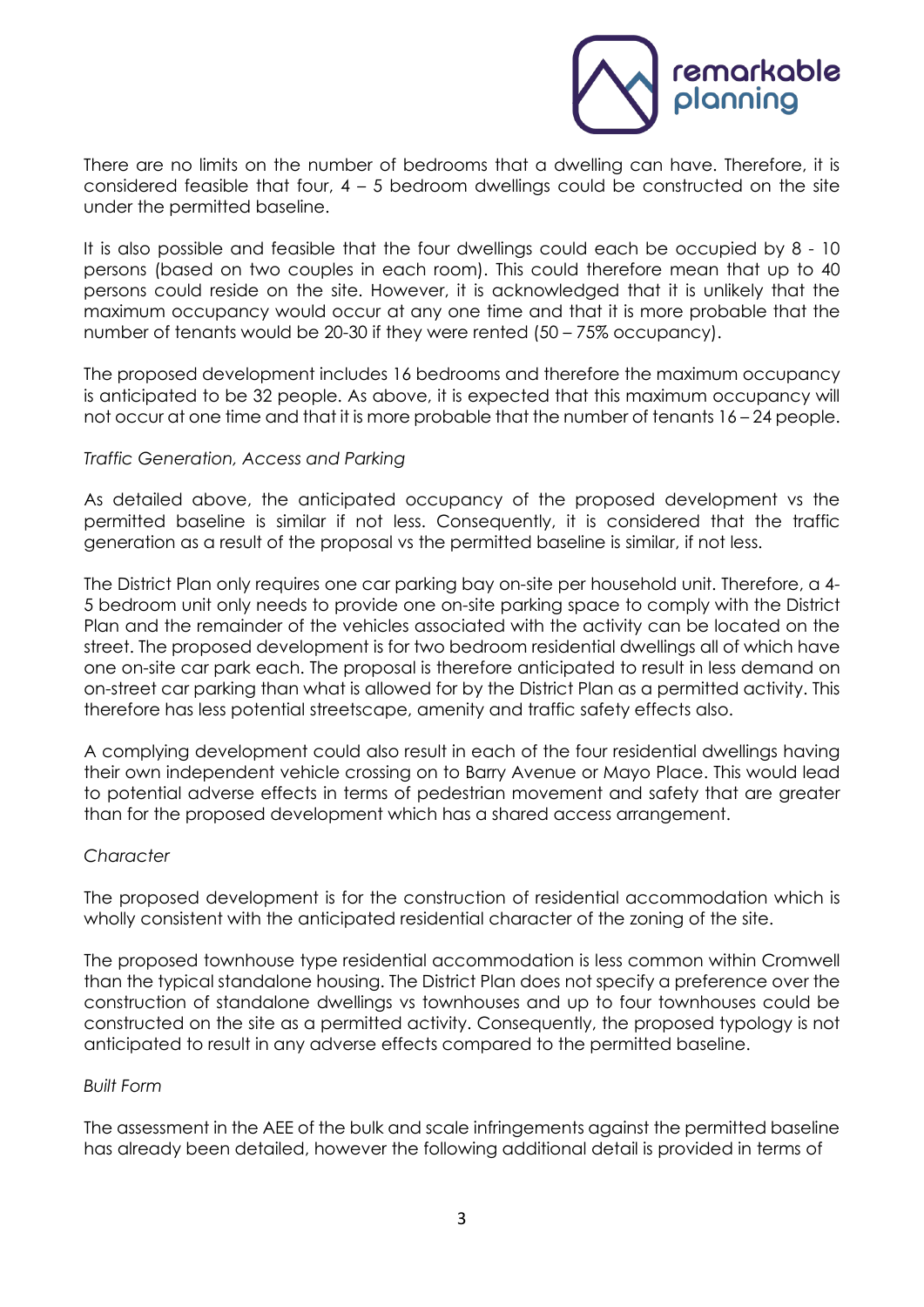

the overall bulk and scale of development that could be anticipated by the District Plan for the site under the permitted baseline.

There are numerous ways that the subject site could be developed, in terms of built form, under the permitted baseline. Some examples include:

- Four, two storey standalone dwellings
- Four, two storey townhouses
- Four apartments in a two storey building

One scenario which would result in a similar effect upon the Barry Avenue streetscape to the proposed development is the construction of four, two storey townhouses (for example, combine each two of the proposed townhouse designs into one townhouse). This, subject to some small design changes, would result in a very similar bulk and scale to the proposal.

Alternatively, four large two storey standalone dwellings could be constructed across the site which are separated from each other via a 3.6m distance. The streetscape effect of these buildings could be very similar to that which is proposed in terms of height and dominance.

# **Other Relevant Matters**

In addition to the matters assessed within the AEE, the following additional points are raised in response to the concerns raised about density and potential adverse effects on character.

## *Character*

Although the density of the proposal is greater than that which currently exists within the surrounding area, the site is located on a busy Urban Arterial Road within walking distance from both the town centre and the 'Old Cromwell' heritage precinct.

The Cromwell Masterplan has signalled a future change to increase the density of the site and other properties along Barry Avenue and therefore a change to the character of that road corridor.

Until recently the subject site was utilised for a garden centre which was open to the public. It consequently did not have a residential character. The residential nature of the proposal is considered to result in an improvement to the residential character and cohesion of the area compared to this prior use.

## *Traffic Movements*

Given the location of the subject site in relation to the Cromwell town centre, 'Old Cromwell' heritage precinct and schooling, occupants of the development will be able to easily walk and cycle to many of the locations that they need to go. It is considered that the location of the site supports the density in this regard.

The subject site was previously utilised as a garden centre. It is anticipated that the proposed development will result in less traffic moments to and from the site than this previous use.